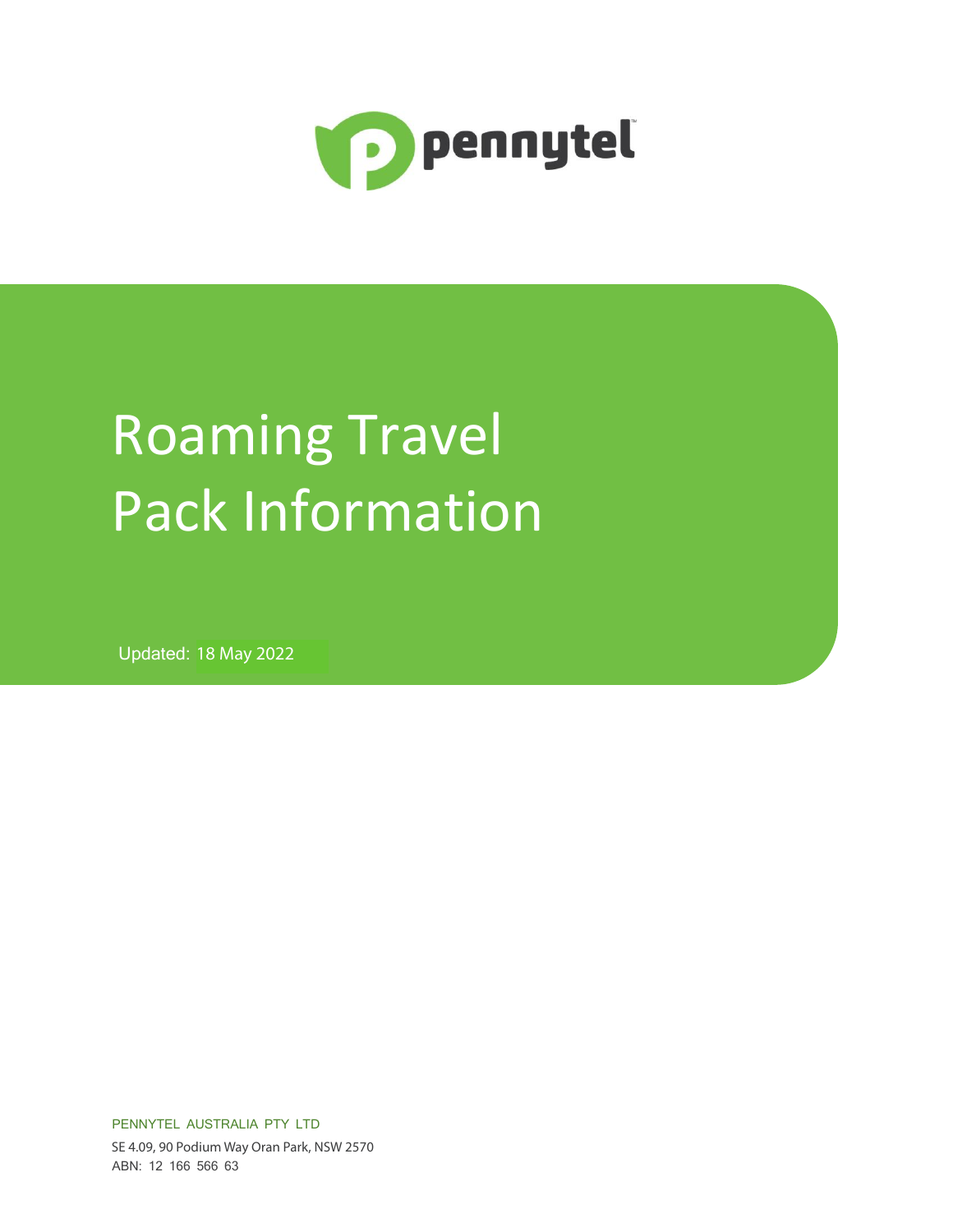

## **1. How to use international roaming**

International roaming services are turned off by default but can be activated at any time prior to travel. To avoid bill shock, we offer a single Roaming Day Pack that is available to use in 57 countries.

Firstly, you'll need to activate roaming simply login to your Pennytel Account and click the "Roaming" tab. You'll be able see the status of roaming and can select to turn it on or off at any time. Alternatively, you can call us on 1300 232 888 during our opening hours if you need assistance.

Once you arrive in an eligible country and do one of the following trigger actions, the Roaming Day Pack will be added to your service automatically. A new pack will be added every 24 hours provided you continue to do one of the following actions:

- Make a phone call
- Receive a phone call
- Send an SMS
- Use data

Note: Receiving an SMS does not trigger a pack to be added, so you can turn on your phone, connect to the local network and receive an SMS without being charged. As soon as you carry out 1 of the above actions, the Roaming Day Pack will be added to your service and you will be charged \$10. Your 24-hour validity period will be based on AET.

## **2. Roaming Day Pack costs and inclusions**

| <b>Validity Period</b> | 24 hours  |
|------------------------|-----------|
| Price                  | \$10      |
| Included voice minutes | Unlimited |
| Included SMS           | Unlimited |
| Included Data (MB)     | 200       |

Note: You will have 24 hours from the first trigger to use the inclusions of your pack, after this time another pack will be added, or you can stop using your service.

#### QUESTIONS OR CONCERNS? **1300 232 888**

We're here to help. Contact us online or by phone: Monday to Friday 8am – 8pm and Saturday to Sunday 9am – 7pm (AET).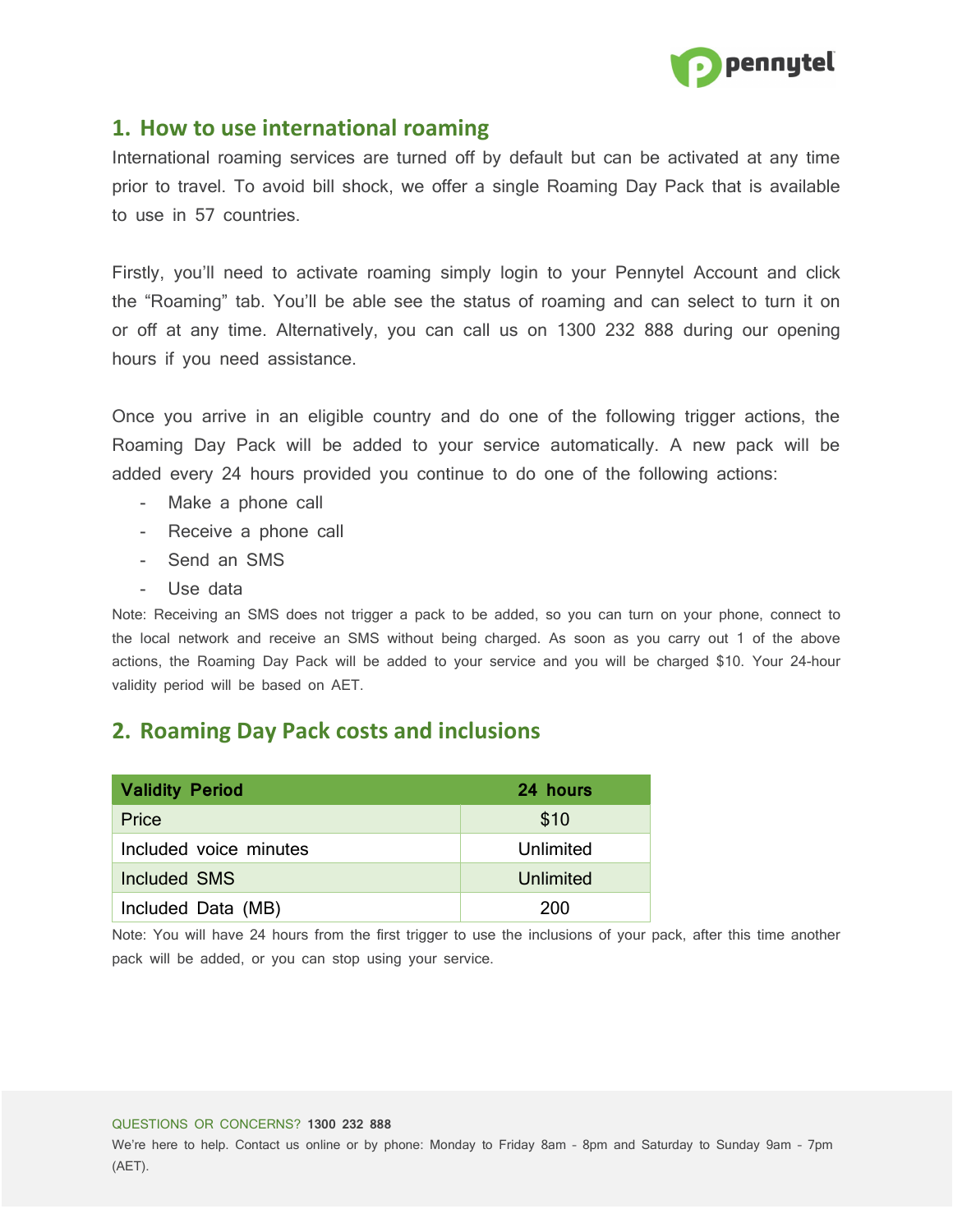

## **3. Where do I check my remaining inclusions?**

To check your remaining data balance, and your expiry date and time, simply login to your Pennytel Account and click on "Service Details". You will receive SMS notifications to let you know when you have used 50%, 85% and 100% of your inclusion. You can also choose to receive these usage notifications by emails. Your expiry time will be in Australian Eastern Standard Time, so you will always be able to work out when your pack finishes even if you're moving between countries.

## **4. List of supported international roaming countries**

This is a list of countries where your Pennytel service will work provided you have a Roaming Day Pack added to your service.

If you are visiting a country that is not listed below, then your service will not work and we recommend that you purchase a travel SIM or a local SIM in the country you are travelling to.

| Austria               | India                      | Qatar             |
|-----------------------|----------------------------|-------------------|
| <b>Belgium</b>        | Indonesia                  | Republic of Korea |
| <b>Brazil</b>         | Ireland                    | Romania           |
| <b>Bulgaria</b>       | <b>Israel</b>              | Russia            |
| Canada                | <b>Italy</b>               | Singapore         |
| Cambodia              | Japan                      | Slovak Republic   |
| China                 | Latvia                     | South Africa      |
| Croatia               | Lithuania                  | Spain             |
| <b>Czech Republic</b> | Luxembourg                 | Sri Lanka         |
| <b>Denmark</b>        | Macedonia (Former Yugoslav | Sweden            |
|                       | Rep )                      |                   |
| Egypt (Arab Republic) | <b>Malaysia</b>            | Switzerland       |
| Estonia               | <b>Mexico</b>              | <b>Taiwan</b>     |
| Fiji                  | <b>Netherlands</b>         | <b>Thailand</b>   |
| Finland               | New Zealand                | <b>Turkey</b>     |
| France                | Norway                     | <b>UAE</b>        |
| Germany               | Papua New Guinea           | <b>UK</b>         |

#### QUESTIONS OR CONCERNS? **1300 232 888**

We're here to help. Contact us online or by phone: Monday to Friday 8am – 8pm and Saturday to Sunday 9am – 7pm (AET).